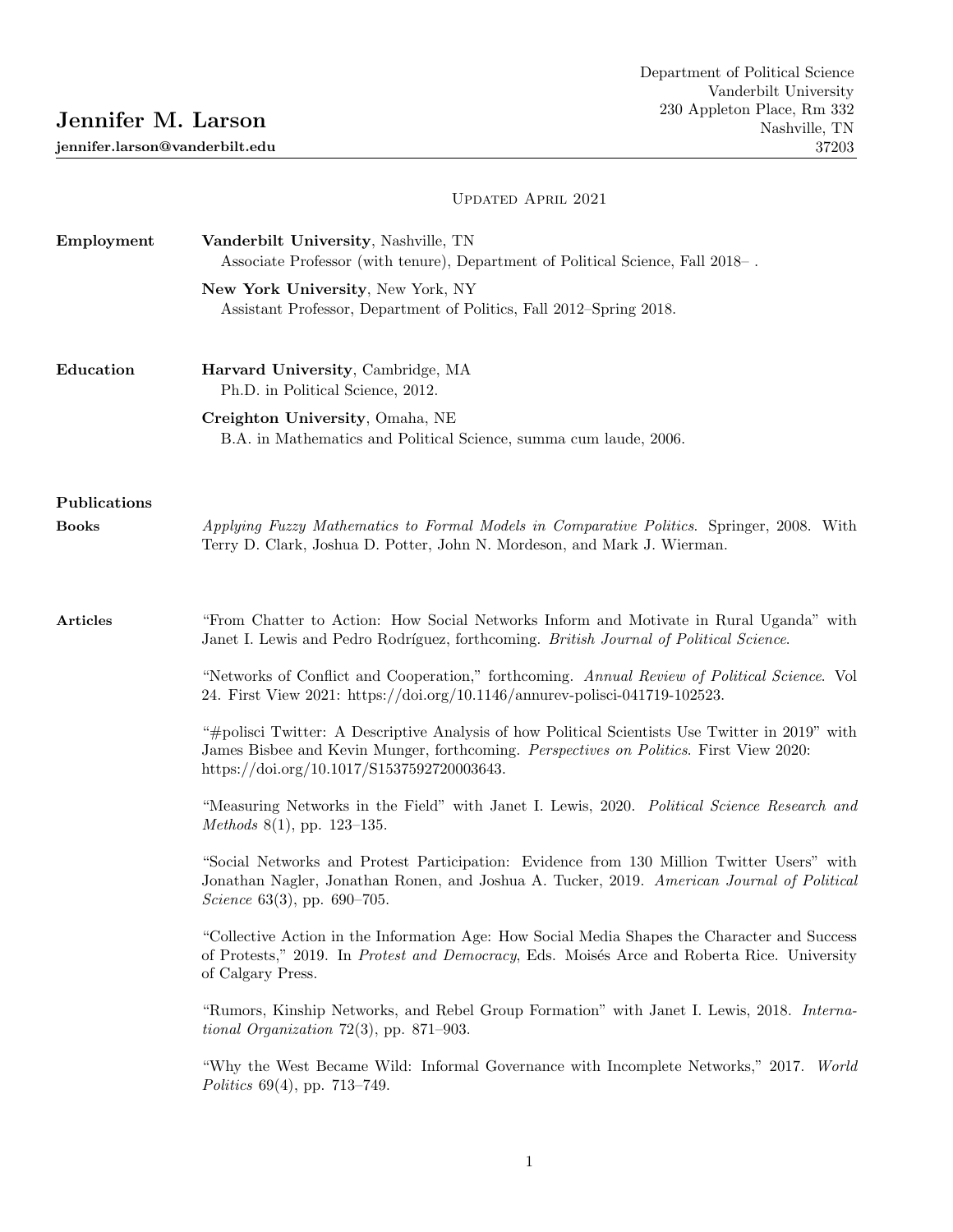"Testing Social Science Network Theories with Online Network Data: An Evaluation of External Validity" with James Bisbee, 2017. American Political Science Review 111(3), pp. 502–521.

"The Weakness of Weak Ties for Novel Information Diffusion," 2017. Applied Network Science 2(14), DOI 10.1007/s41109-017-0034-3.

"Networks and Interethnic Cooperation," 2017. Journal of Politics 79(2), pp. 546–559.

"Ethnic Networks" with Janet I. Lewis, 2017. American Journal of Political Science  $61(2)$ , pp. 350-364.

"Information Diffusion in Heterogeneous Groups," in Complex Networks and Their Applications V, Eds. Hocine Cherifi, Sabrina Gaito, Walter Quattrociocchi, and Alessandra Sala. Springer Studies in Computational Intelligence, 2016.

"The Evolutionary Advantage of Limited Network Knowledge," 2016. Journal of Theoretical Biology June 7, 398, pp. 43-51. doi: 10.1016/j.jtbi.2016.03.017.

"Interethnic Conflict and the Potential Dangers of Cross-Group Ties," 2016. Journal of Peace Research 53:3, pp. 459-471.

"Extension of the Portfolio Allocation Model to Surplus Majority Governments: A Fuzzy Approach," 2008. Public Choice 134:3, pp. 179-199. With Terry D. Clark, John N. Mordeson, and Mark J. Wierman.

"Choice Functions and Upper Choice Functions," 2008. New Mathematics and Natural Computation 4:2, pp. 177-190. With Terry D. Clark, John N. Mordeson, and Mark J. Wierman.

"Specifying Theories in Comparative Politics: Toward a More Thoroughly Deductive Approach," 2007. New Mathematics and Natural Computation 3:2, pp. 165-189. With Terry D. Clark, Adam D. Grieser, John N. Mordeson, and Mark J. Wierman.

"Applying Fuzzy Logic to Comparative Politics: A Proposal," 2007. Critical Review 1:1, pp. 19-23. With Terry D. Clark, John N. Mordeson, and Mark J. Wierman.

Invited Talks 2020-2021 Stanford University

> 2019-2020 Harvard University

2018-2019

Columbia University University of Maryland University of Wisconsin, Madison NYU Abu Dhabi

2017-2018 Princeton University Army War College Creighton University Toulouse School of Economics/ Institute for Advanced Study in Toulouse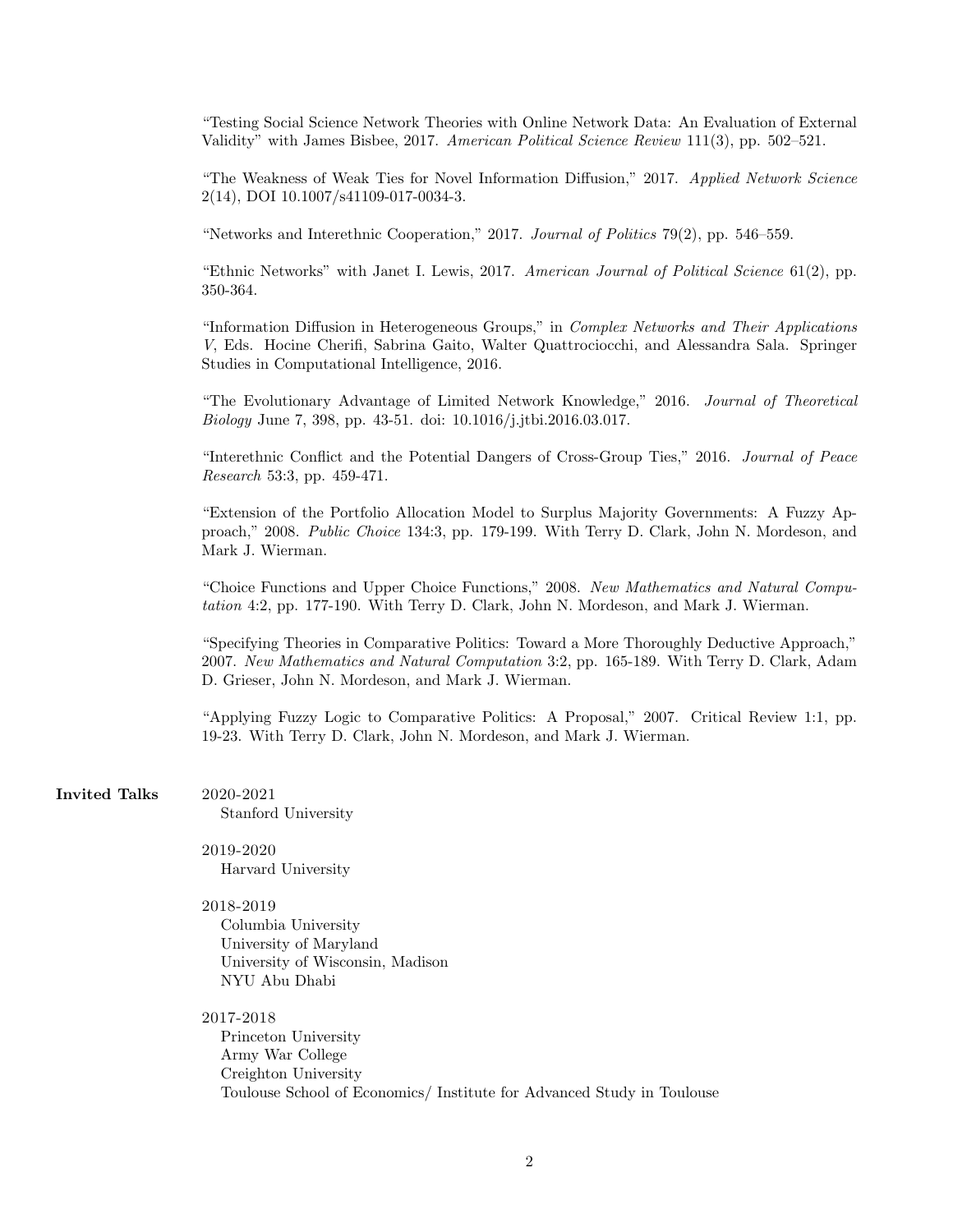#### 2016-2017

University of Rochester, In the Field Conference University of California Los Angeles Yale University London School of Economics, Historical Political Economy Conference Creighton University

## 2015-2016

Emory University, Institutions and Lawmaking Princeton University George Washington University

## 2014-2015

CIRPEE, Université du Québec à Montréal University of Chicago Harris Empirical and Analytical Politics Harvard University, Political Institutions and Economic Policy University of St. Gallen, Networked International Politics

#### 2013-2014

Princeton University University of Pennsylvania

## 2012-2013

2019-2020

University of Rochester

## Conference Presentations

American Political Science Association, Washington D.C. Southwest Workshop on Mixed Methods Research, Mexico City, Mexico. Southwest Political Science Association, San Juan, Puerto Rico.

#### 2018-2019

American Political Science Association, Boston, MA. Political Networks, Durham, NC.

## 2017-2018

Political Networks, Arlington, VA Midwest Political Science Association, Chicago, IL. Formal Models of Internal Violence Workshop, Peace Science, Tempe, AZ. American Political Science Association, San Francisco, CA.

#### 2016-2017

European Political Science Association, Milan, Italy. Political Networks, Columbus, OH. Midwest Political Science Association, Chicago, IL. Complex Networks, Milan, Italy. American Political Science Association, Philadelphia, PA.

## 2015-2016

Political Networks, St. Louis, MO. Institutional Change: The Origins and Evolution of Political Institutions, Paris, France. Midwest Political Science Association, Chicago, IL. American Political Science Association, San Francisco, CA.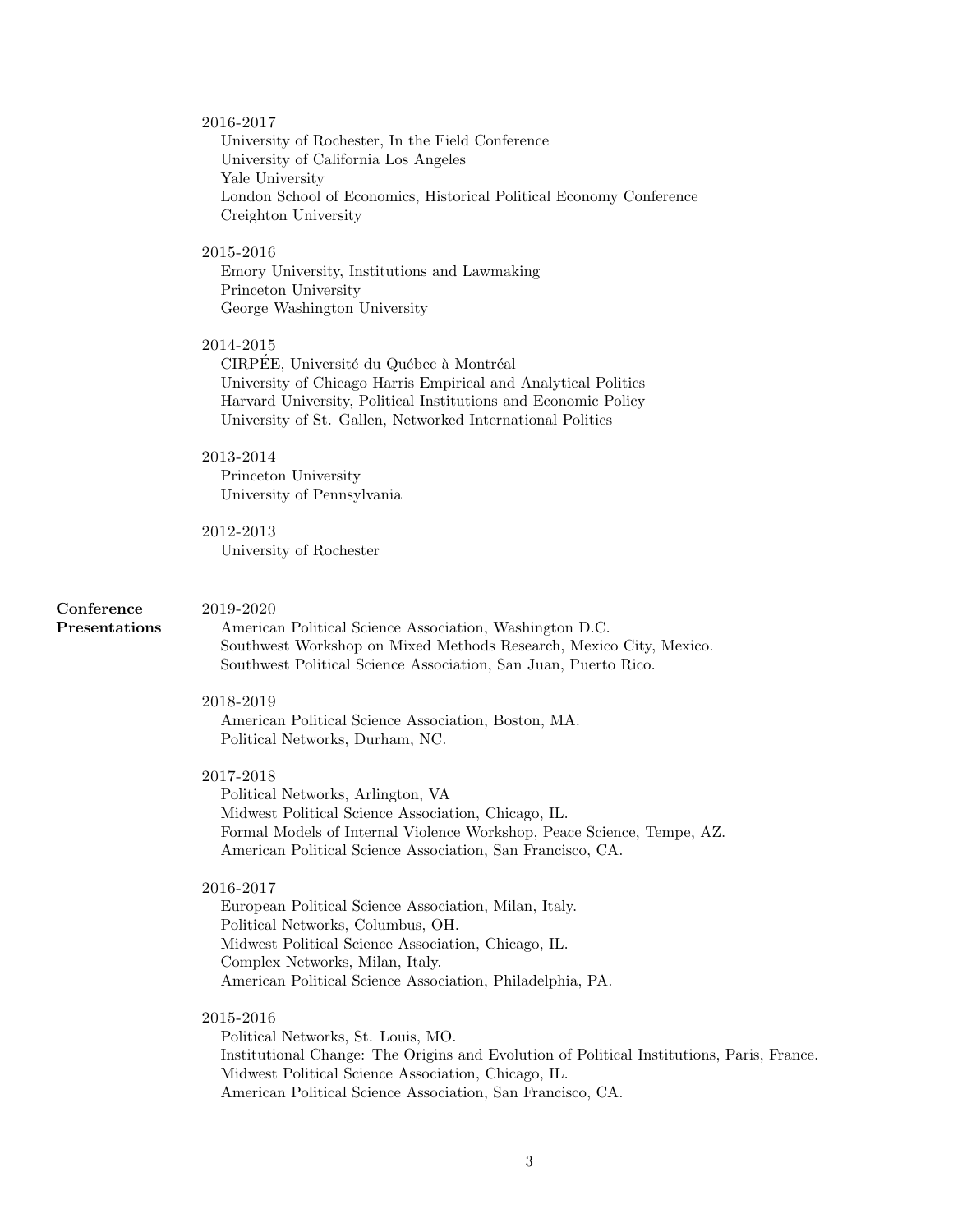#### 2014-2015

European Political Science Association, Vienna, Austria. Midwest Political Science Association, Chicago, IL. International Studies Association, New Orleans, LA. American Political Science Association Conference, Washington D.C.

#### 2013-2014

European Political Science Association, Endinburgh, UK. Midwest Political Science Association, Chicago, IL. American Political Science Association Conference, Chicago, IL.

#### 2012-2013

Political Networks PolNet VI, Bloomington, IN. Sunbelt Social Network Conference, Hamburg, Germany. Midwest Political Science Association National Conference, Chicago, IL. International Studies Association, San Francisco, CA.

#### 2011-2012

Visions in Methodology Conference, State College, PA. Midwest Political Science Association, Chicago, IL. Southern Political Science Association Conference, New Orleans, LA.

#### 2010-2011

Peace Science Society Meeting, Forth Worth, TX. Duke Political Networks Conference, Durham, NC. American Political Science Association Conference, Washington D.C. Alexander Hamilton Center Graduate Student Conference, New York, NY.

## 2009-2010

Harvard-MIT-Yale Graduate Student Conference on Political Violence, Cambridge, MA. Midwest Political Science Association National Conference, Chicago, IL. Graduate Methods and Models Class, Cambridge, MA.

# 2009 and earlier

R User Conference, Rennes, France. 2009. Markets, Labor, and Liberty: Symposium in the American Experience, Liberty Fund, Park City, UT. 2007. Midwest Political Science Association National Conference, Chicago, IL. 2006.

| Teaching   | Professor                                                                               |
|------------|-----------------------------------------------------------------------------------------|
| Experience |                                                                                         |
|            | Topics in Network Analysis, Vanderbilt, Spring 2021;                                    |
|            | Statistics I, Vanderbilt, Fall 2018, Fall 2019, Fall 2020;                              |
|            | Introduction to International Politics, Vanderbilt, Fall 2019;                          |
|            | Networks and Politics, Vanderbilt, Spring 2019;                                         |
|            | Networks and Politics (POL-UA 597), NYU, Fall 2012, Fall 2013, Fall 2014, Fall 2017;    |
|            | Topics in Network Analysis (POL-GA 3200), NYU, Spring 2013, Spring 2014, Spring 2015,   |
|            | Spring $2017$ , Spring $2018$ ;                                                         |
|            | International Politics (POL-UA 700), NYU, Spring 2014, Spring 2015, Spring 2017, Spring |
|            | 2018.                                                                                   |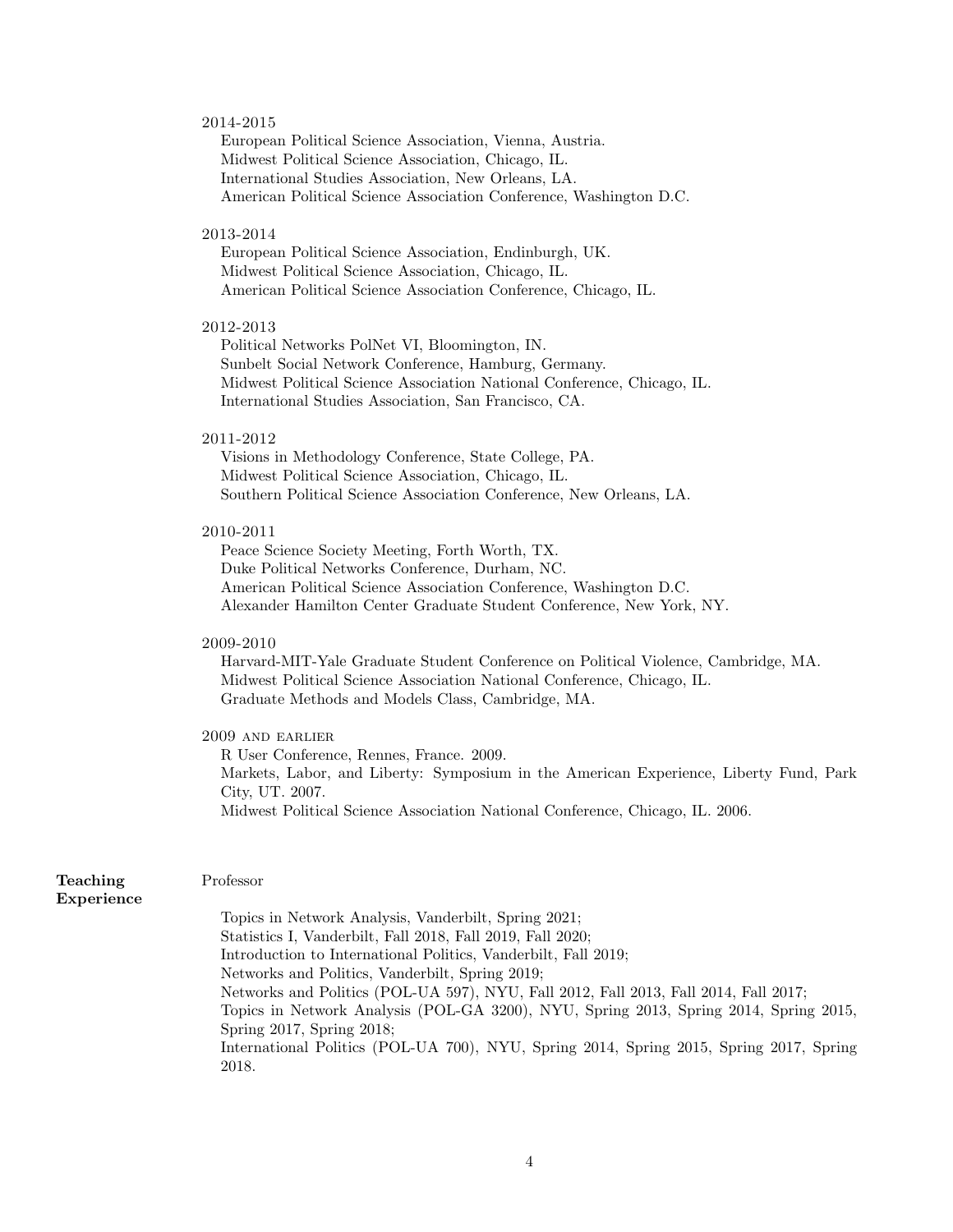Teaching Fellow

Service

Honors, Fellowships Awards

| Networks (Econ 970), sophomore tutorial of my own design on network models, Harvard Uni-<br>versity, Spring 2010, Spring 2011;                                                                                                                                                                                                                                                                                                                                                                                                                                                                                                                                        |
|-----------------------------------------------------------------------------------------------------------------------------------------------------------------------------------------------------------------------------------------------------------------------------------------------------------------------------------------------------------------------------------------------------------------------------------------------------------------------------------------------------------------------------------------------------------------------------------------------------------------------------------------------------------------------|
| Redeeming Keynes (Econ-S 1936), professor Steven Marglin, Harvard University/ Ca'Foscari<br>University of Venice, Summer 2011, Summer 2012;                                                                                                                                                                                                                                                                                                                                                                                                                                                                                                                           |
| Economics: A Critical Approach (SA 72), professor Steven Marglin, Harvard University, Fall                                                                                                                                                                                                                                                                                                                                                                                                                                                                                                                                                                            |
| 2009, Summer 2010, Fall 2010;<br>Corporate Finance (Econ-S 1749), professor Efraim Benmelech, Harvard University/ Ca'Foscari<br>University of Venice, Summer 2010, Summer 2011, Summer 2012;                                                                                                                                                                                                                                                                                                                                                                                                                                                                          |
| Introduction to Quantitative Methods (Gov 2000), professor Adam Glynn, Harvard University,                                                                                                                                                                                                                                                                                                                                                                                                                                                                                                                                                                            |
| Fall 2008;<br>Advanced Quantitative Research Methods (Gov 2001), professor Gary King, Harvard Univer-<br>sity, Spring 2008.                                                                                                                                                                                                                                                                                                                                                                                                                                                                                                                                           |
| Instructor                                                                                                                                                                                                                                                                                                                                                                                                                                                                                                                                                                                                                                                            |
| Nebraska Debate Institute, Summer 2004, 2005, 2006, 2007, 2008, 2009;<br>Michigan National Debate Institute, Summer 2007;<br>Kentucky National Debate Institute, Summer 2003, 2004, 2005.                                                                                                                                                                                                                                                                                                                                                                                                                                                                             |
|                                                                                                                                                                                                                                                                                                                                                                                                                                                                                                                                                                                                                                                                       |
| Journal Referee<br>Anonymous reviewer for American Journal of Political Science, American Political Science Review,<br>Journal of Politics, Comparative Political Studies, International Organization, World Politics, Quar-<br>terly Journal of Political Science, Political Analysis, Journal of Conflict Resolution, Journal of Peace<br>Research, Journal of Experimental Political Science, Political Research Quarterly, Journal of Theo-<br>retical Politics, Political Behavior, International Studies Quarterly, Social Networks, Computational<br>Social Networks, and Iranian Journal of Fuzzy Systems.                                                    |
| Professional Service<br>President of APSA Networks Section 2019-20; PSRM Editorial Board; PA Editorial Board; APSA<br>Experimental Research Section Best Dissertation Award Committee 2019; Instructor at the Institute<br>for Qualitative and Multi-method Research 2018; APSA Division Chair for Qualitative and Mixed<br>Methods Research 2018-19; NSF Panelist; APSA Division Chair for Political Networks 2018; Poster<br>Award Committee, Polnet Conference 2017; Best Conference Paper Award Committee, APSA Political<br>Networks Section 2017; Conference Program Committee, Visions in Methodology 2017; Poster Award<br>Committee, Polnet Conference 2016. |
| Harvard Statistics Consultant, Fall 2008-Spring 2012                                                                                                                                                                                                                                                                                                                                                                                                                                                                                                                                                                                                                  |
| AJPS Best Article Award, 2020                                                                                                                                                                                                                                                                                                                                                                                                                                                                                                                                                                                                                                         |
| "Social Networks and Protest Participation: Evidence from 130 Million Twitter Users" (with Jonathan<br>Nagler, Jonathan Ronen, and Joshua A. Tucker) selected as the best article appearing in AJPS in 2019.                                                                                                                                                                                                                                                                                                                                                                                                                                                          |
| Information Technology and Politics Best Article Award, 2020<br>"Social Networks and Protest Participation: Evidence from 130 Million Twitter Users" (with Nagler,<br>Ronen, and Tucker) selected as the best article of the year by the ITP section of APSA.                                                                                                                                                                                                                                                                                                                                                                                                         |
| Political Ties Award, 2020<br>"Social Networks and Protest Participation: Evidence from 130 Million Twitter Users" (with Nagler,<br>Ronen, and Tucker) selected as the best published article of the year by the Political Networks section                                                                                                                                                                                                                                                                                                                                                                                                                           |
|                                                                                                                                                                                                                                                                                                                                                                                                                                                                                                                                                                                                                                                                       |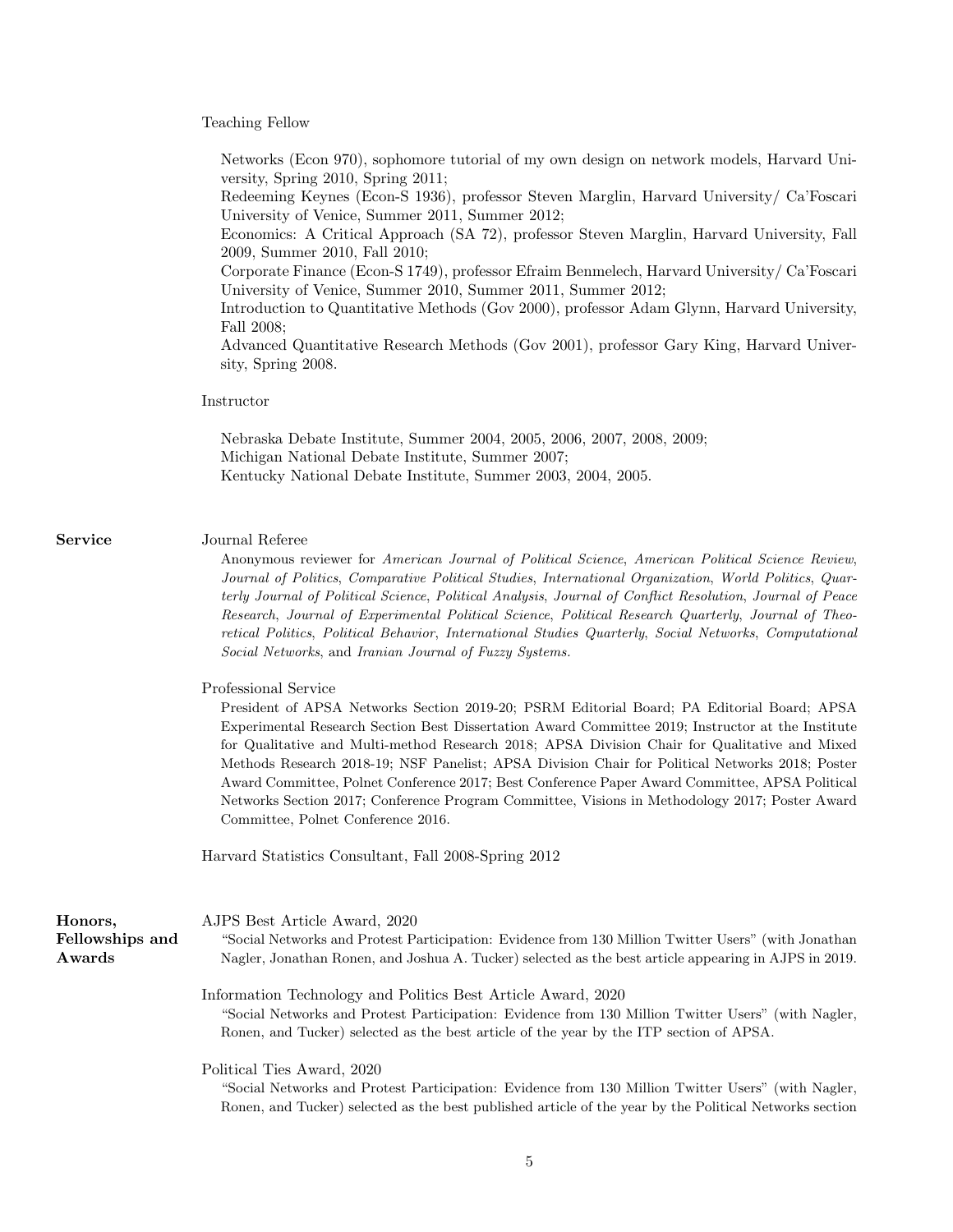of APSA.

- "Rumors, Kinship Networks, and Rebel Group Formation" (with Janet Lewis) selected by the Qualitative and Multi-Method Research section of APSA. AJPS Best Article Award, 2018 "Ethnic Networks" (with Janet Lewis) selected as the best article appearing in AJPS in 2017. Best Oral Presentation Award, 2016 Presentation of "Information Diffusion in Heterogeneous Groups" at Complex Networks in Milan, Italy. Best Conference Paper Award, 2016 Awarded by the Political Networks section of the APSA for the best paper presented by a faculty member at a political science conference for "Ethnic Networks" with Janet Lewis.
- Invited Delegate, International Academy of Achievement, San Francisco, 2014 One of 100 invited to represent fields of technology, medicine and science at the annual summit
- Robert Noxon Toppan Dissertation Prize, 2012 Awarded for "the best dissertation on the subject of political science" at Harvard University
- Malcolm Jewell Award, 2012 SPSA award for "outstanding graduate student paper"

Alexander L. George Article-Chapter Award, 2019

Graduate School of Arts and Sciences Dissertation Completion Fellowship, Harvard University, 2011-2012

One year of support for completing the dissertation

- Best Paper Award, NYU Alexander Hamilton Center Graduate Student Conference, 2010 Awarded for "A Failure to Communicate: Networks and Interethnic Conflict"
- Graduate Fellowship in Political Economy, Harvard University, 2008-2009 One year of support for economics training
- Derek Bok Center Certificate of Distinction in Teaching, 5-Time Recipient Awarded based on student evaluations from Gov 2001 (Spring 2008), Gov 2000 (Fall 2008), SA 72 (Fall 2009), Econ 970 (Spring 2010), and Econ 970 (Spring 2011).
- Harvard Graduate School of Arts and Sciences Fellowship, 2006-2011 Full graduate fellowship
- Creighton University Faculty Award for Academic Excellence in Political Science, 2006 Awarded to a graduating senior at the discretion of political science faculty
- Creighton University Faculty Award in Mathematics, 2006 Awarded to a graduating senior at the discretion of mathematics faculty
- Creighton University Senior Award, 2006 Awarded to four graduating seniors at Creighton University
- Barry M. Goldwater Scholarship, 2005-2006 National award in mathematics, science and engineering